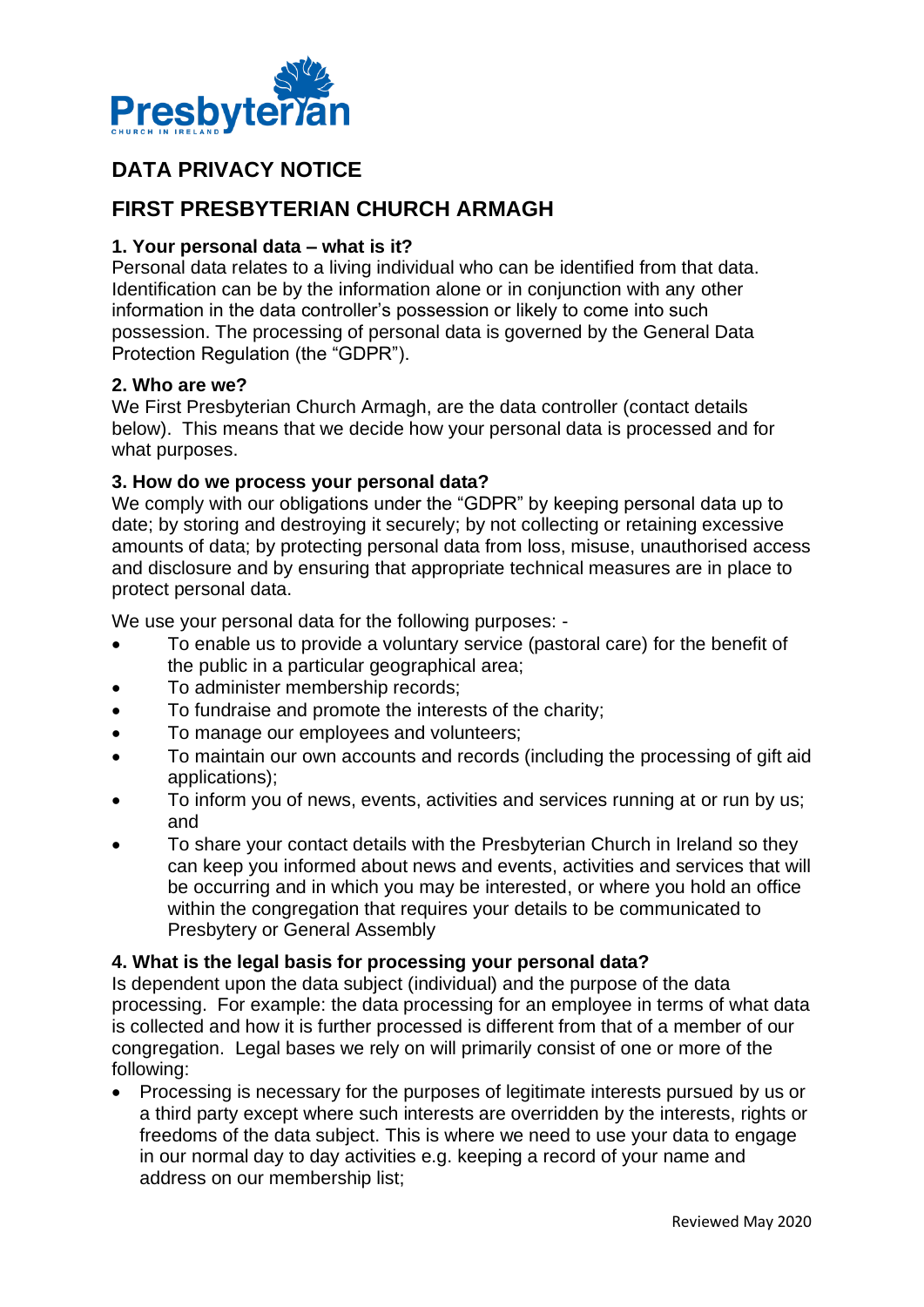

- Processing is carried out by us in our capacity as a not-for-profit body with a political, philosophical, religious or trade union aim provided:
	- o the processing relates only to members or former members (or those who have regular contact with it in connection with those purposes); and
	- o there is no disclosure to a third party without consent.

An example of this may be where a record of sensitive data may need to be kept by us so that effective pastoral care may be provided to members;

- Explicit consent of the data subject. An example of this would be your consent to joining a mailing list so that we can keep you informed about news, events, activities and services and process your gift aid donations and keep you informed about PCI events;
- Processing is necessary for us to comply with the law. Examples of this could be our legal obligations to maintain certain records so that we may carry out our obligations under employment, social security or social protection law, or a collective agreement; and
- Processing is necessary for us to protect the vital interests of a data subject that cannot physically or legally give consent. An example of this may be for us to run special needs activities.

#### **5. Sharing your personal data**

Your personal data will be treated as strictly confidential and will only be shared with other members of the church in order to carry out a service to other church members or for purposes connected with the church. We will not normally share your personal data with any third party and will only share your data with third parties outside of ourselves with your consent.

Where we use other organisations to provide a service (such as cloud storage, payment platform, publication of church report) they are only selected if they are GDPR compliant, they will only use your data as instructed by us.

#### **6. How long do we keep your personal data?**

This can vary, we retain members' data while it is still current; gift aid declarations and associated paperwork for up to 6 years after the calendar year to which they relate; and presbytery or congregational registers (baptisms, marriages, funerals) permanently. Where consent has been obtained, for example – for membership of an organisation or to attend a one-off activity we will normally retain this for one year.

#### **7. Your rights and your personal data**

Unless subject to an exemption under the GDPR, you have the following rights with respect to your personal data: -

- The right to request a copy of your personal data which we hold about you;
- The right to request that we correct any personal data if it is found to be inaccurate or out of date;
- The right to request your personal data is erased where it is no longer necessary for us to retain such data;
- The right to withdraw your consent to the processing at any time